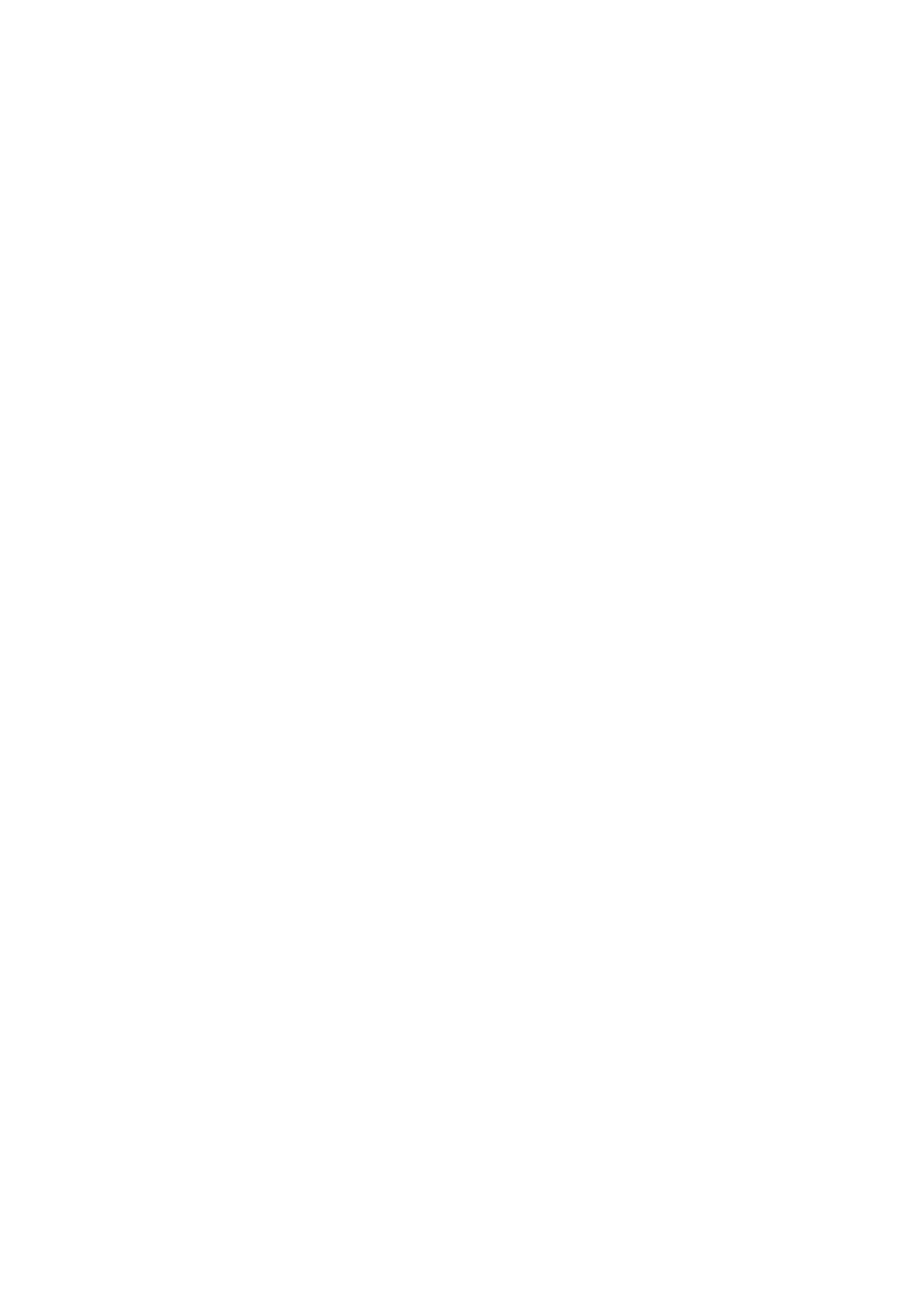

## **INCOME TAX BILL 2022**

# Index

| <b>Section</b> |                                      |   |
|----------------|--------------------------------------|---|
| $\mathbf{1}$   |                                      |   |
| 2              |                                      |   |
| 3              |                                      |   |
|                | Amendment of the Income Tax Act 1970 | 6 |
| $\overline{4}$ |                                      |   |
| 5              |                                      |   |
| 6              |                                      |   |
| 7              |                                      |   |
| 8              |                                      |   |
| 9              |                                      |   |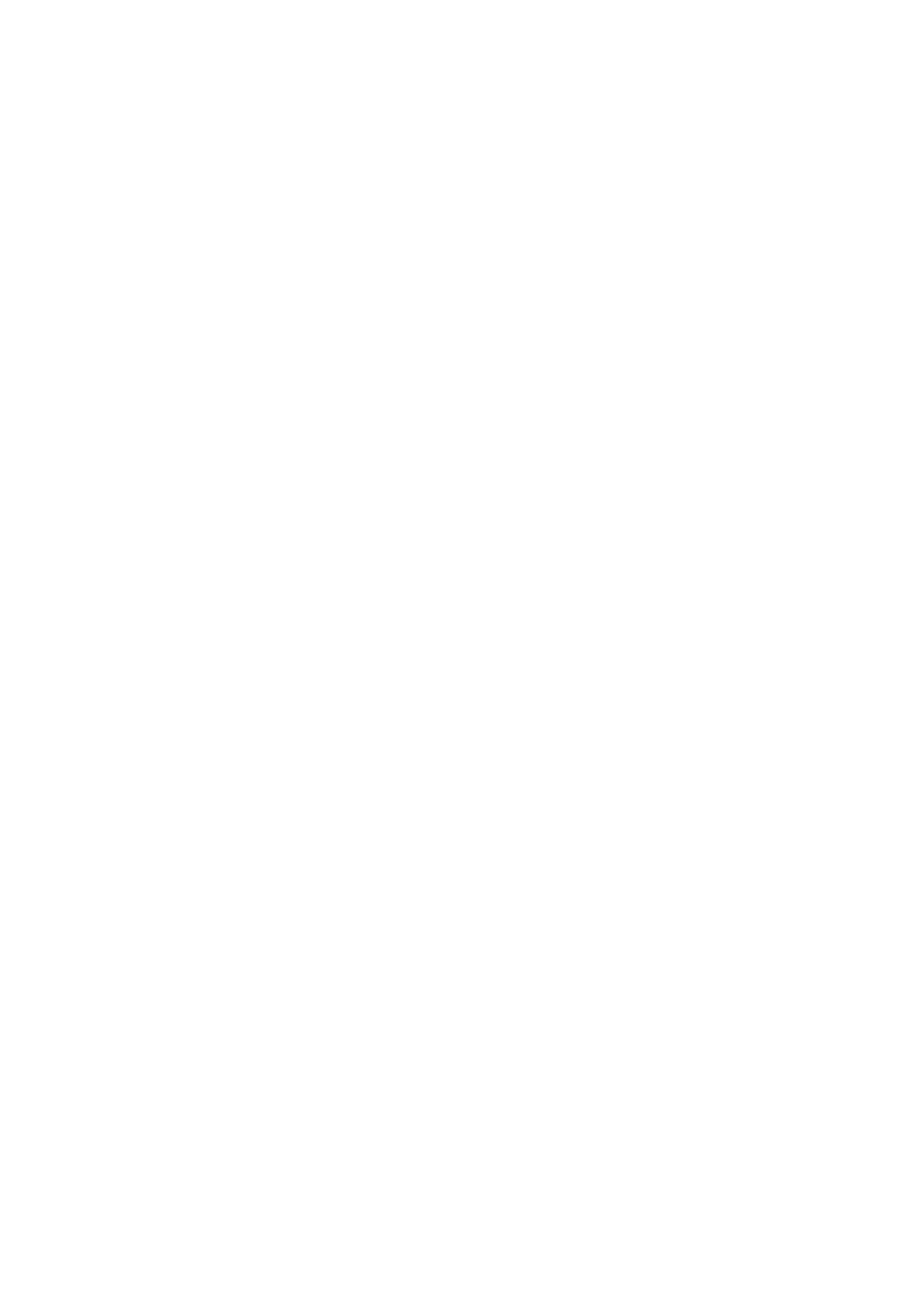

## **INCOME TAX BILL 2022**

- **A BILL** to confirm the Income Tax (Substance Requirements) Order 2021; to
- amend the Income Tax Act 1970; and for connected purposes.

**BE IT ENACTED** by the Queen's Most Excellent Majesty, by and with the advice and consent of the Council and Keys in Tynwald assembled, and by the authority of the same, as follows:—

<span id="page-4-2"></span><span id="page-4-1"></span><span id="page-4-0"></span>

| $\overline{\mathbf{3}}$ | $\mathbf{1}$   | <b>Short title</b>                                                                                                           |  |  |  |  |
|-------------------------|----------------|------------------------------------------------------------------------------------------------------------------------------|--|--|--|--|
| $\overline{4}$          |                | The short title of this Act is the Income Tax Act 2022.                                                                      |  |  |  |  |
| $\overline{5}$          | $\overline{2}$ | <b>Temporary Taxation Order confirmed</b>                                                                                    |  |  |  |  |
| $6\,$<br>$\overline{7}$ |                | The Income Tax (Substance Requirements) Order 2021 <sup>1</sup> (hereafter in this Act<br>referred to as "the Order") -      |  |  |  |  |
| $\mathbf{8}$            |                | is confirmed subject to the amendments in section 3; and<br>(a)                                                              |  |  |  |  |
| $\overline{9}$<br>10    |                | in accordance with section 115A of the <i>Income Tax Act 1970</i> ,<br>(b)<br>continues as a permanent order.                |  |  |  |  |
| $11$                    | 3              | <b>Temporary Taxation Order amended</b>                                                                                      |  |  |  |  |
| 12                      |                | (1)<br>The amendments referred to in section $2(a)$ are as follows $-$                                                       |  |  |  |  |
| 13                      |                | in article 3(5) of the Order, omit paragraph (b);<br>(a)                                                                     |  |  |  |  |
| 14                      |                | (b)<br>in article $3(5)(f)$ of the Order $-$                                                                                 |  |  |  |  |
| 15<br>16                |                | (i)<br>in paragraph (a) of the definition of "high risk IP entity",<br>for "a" substitute "its";                             |  |  |  |  |
| 17                      |                | in paragraph (b) of the definition of "high risk IP entity",<br>(ii)                                                         |  |  |  |  |
| 18                      |                | for "a" where it first occurs, substitute "its";<br>(A)                                                                      |  |  |  |  |
| $\frac{19}{20}$         |                | for "by a foreign" substitute "overseas by a member<br>(B)<br>of its";                                                       |  |  |  |  |
| $\frac{21}{22}$         |                | in article $3(7)(e)$ of the Order, in the inserted subsection (4) omit<br>(c)<br>"is not a relevant sector partnership and"; |  |  |  |  |

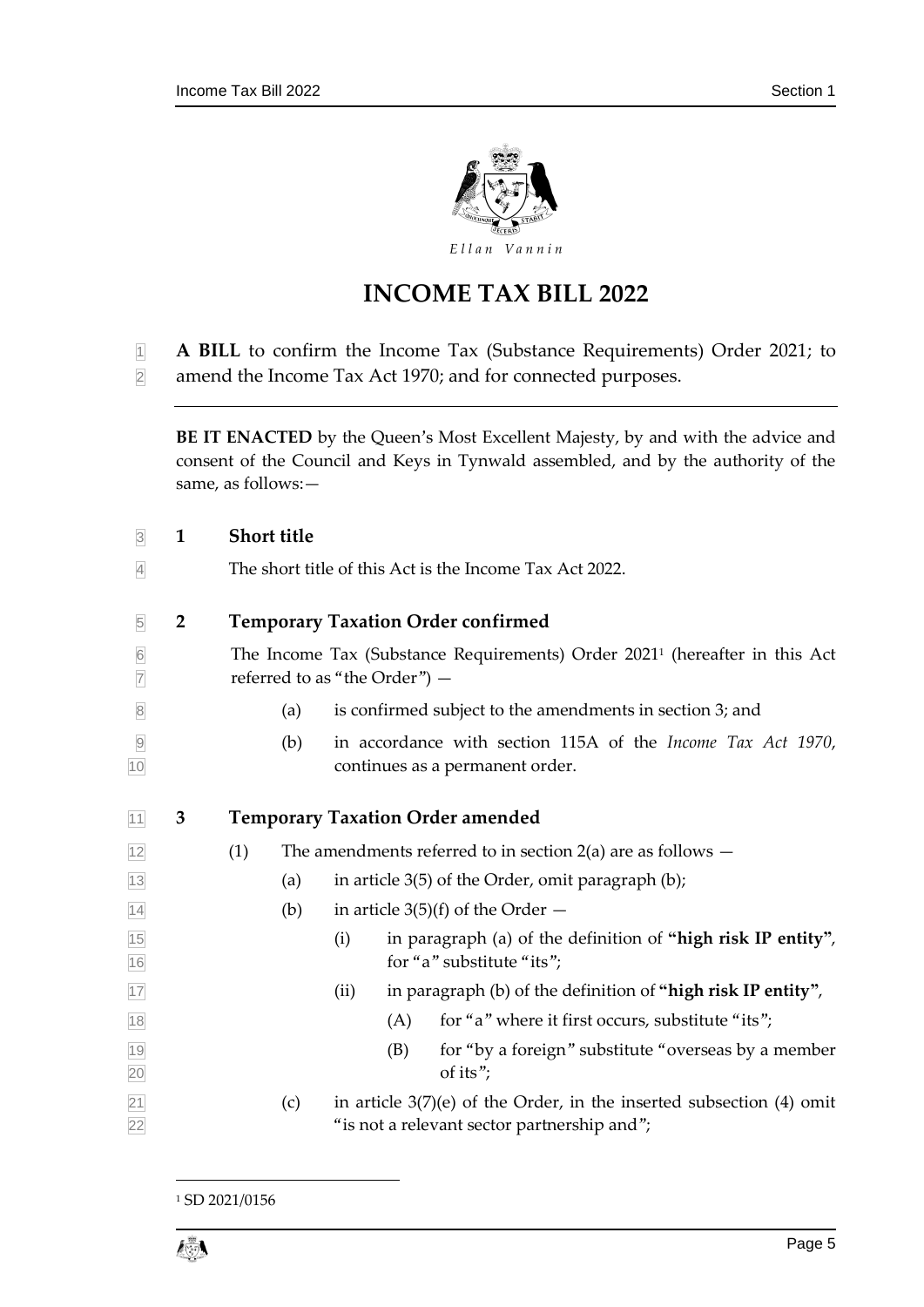<span id="page-5-3"></span><span id="page-5-2"></span><span id="page-5-1"></span><span id="page-5-0"></span>

| $\vert$ 1<br>$\overline{2}$<br>$\overline{3}$<br>$\overline{4}$ |   | (d)<br>in article $3(8)(b)$ of the Order, in the substituted paragraph (a) of<br>section 80E(1) for "has a place of effective management on the<br>Island" substitute "is managed in the Island in relation to the<br>activity"; and              |  |  |  |  |  |  |
|-----------------------------------------------------------------|---|---------------------------------------------------------------------------------------------------------------------------------------------------------------------------------------------------------------------------------------------------|--|--|--|--|--|--|
| $\frac{5}{6}$<br>$\overline{7}$<br>$\overline{8}$               |   | in article $3(8)(f)$ of the Order, in paragraph (b) of the substituted<br>(e)<br>section 80E(4) for "has a place of effective management on the<br>Island" substitute "is managed in the Island in relation to the<br>activity".                  |  |  |  |  |  |  |
| $\overline{9}$<br>10                                            |   | (2)<br>amendments are deemed to have come into effect at the<br>The<br>commencement of the Order.                                                                                                                                                 |  |  |  |  |  |  |
| 11                                                              |   | Amendment of the Income Tax Act 1970                                                                                                                                                                                                              |  |  |  |  |  |  |
| 12                                                              | 4 | Income Tax Act 1970 amended                                                                                                                                                                                                                       |  |  |  |  |  |  |
| $13$                                                            |   | The <i>Income Tax Act 1970</i> is amended as specified in sections 5 to 9.                                                                                                                                                                        |  |  |  |  |  |  |
| 14                                                              | 5 | <b>Amendment of section 2ZA</b>                                                                                                                                                                                                                   |  |  |  |  |  |  |
| $\frac{15}{16}$                                                 |   | In section 2ZA (election for income tax cap to be applied) of the Income Tax Act<br>1970, insert the following after subsection $(11)$ -                                                                                                          |  |  |  |  |  |  |
| 17                                                              |   | "(11A) Despite section 84A (additional assessments), $-$                                                                                                                                                                                          |  |  |  |  |  |  |
| 18                                                              |   | (a) where subsection (11) applies; and                                                                                                                                                                                                            |  |  |  |  |  |  |
| 19<br>20                                                        |   | (b) amendments have been made to the assessments in<br>accordance with that subsection,                                                                                                                                                           |  |  |  |  |  |  |
| $\frac{21}{22}$ $\frac{22}{23}$<br>24                           |   | those amendments may, upon a written request, be made for all<br>the years of assessment to which the election applies; provided<br>the request is made within 3 months of the end of the last tax<br>year to which the income tax cap applies.". |  |  |  |  |  |  |
| 25                                                              | 6 | Amendment of section 104I                                                                                                                                                                                                                         |  |  |  |  |  |  |
| $\frac{26}{27}$                                                 |   | In section 104I (offence: unlawful disclosure of protected information) of the<br>Income Tax Act 1970 -                                                                                                                                           |  |  |  |  |  |  |
| 28                                                              |   | for subsection $(1)$ substitute the following $-$<br>(a)                                                                                                                                                                                          |  |  |  |  |  |  |
| 29                                                              |   | $\vert$ "(1) This section applies if someone (the "witness") has been $-$                                                                                                                                                                         |  |  |  |  |  |  |
| $\frac{30}{31}$ $\frac{31}{32}$                                 |   | (a) notified by the Assessor that the Assessor intends to<br>apply to the High Bailiff for the witness to be summoned;                                                                                                                            |  |  |  |  |  |  |
| 33                                                              |   | summoned,<br>(b)                                                                                                                                                                                                                                  |  |  |  |  |  |  |
| $\overline{34}$                                                 |   | under section 104H.";                                                                                                                                                                                                                             |  |  |  |  |  |  |
| 35                                                              |   | in subsection $(4)$ –<br>(b)                                                                                                                                                                                                                      |  |  |  |  |  |  |
| 36                                                              |   | for paragraph (a) substitute the following $-$<br>(i)                                                                                                                                                                                             |  |  |  |  |  |  |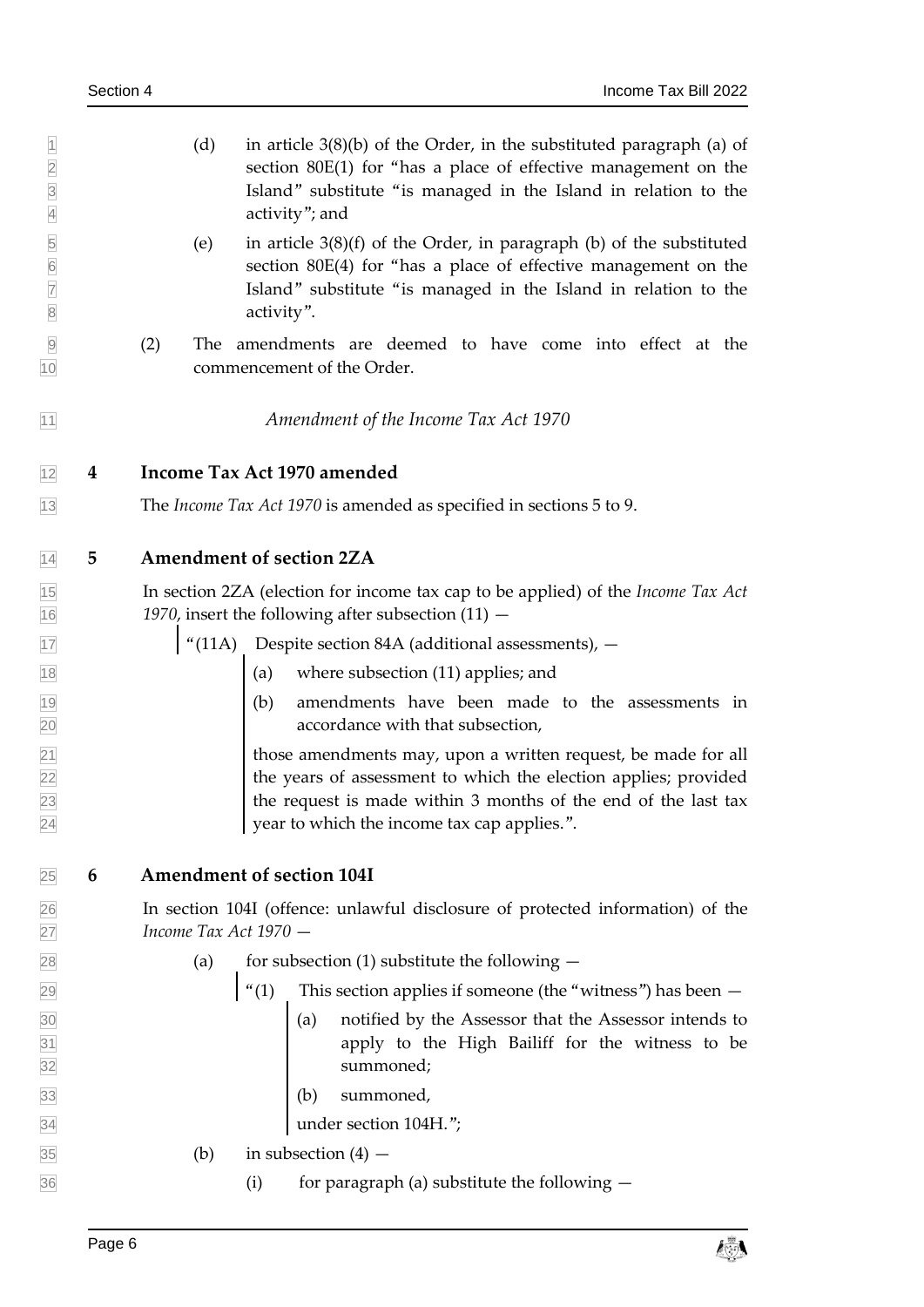<span id="page-6-0"></span>

| $\overline{1}$<br>$\frac{2}{3}$                                         |   |                                                                                                                            | (a)                                             | (if the witness is not an individual) an employee or<br>officer of the witness, provided that the disclosure is<br>necessary to comply with the summons;";                                                                                                                                                                                                        |  |
|-------------------------------------------------------------------------|---|----------------------------------------------------------------------------------------------------------------------------|-------------------------------------------------|-------------------------------------------------------------------------------------------------------------------------------------------------------------------------------------------------------------------------------------------------------------------------------------------------------------------------------------------------------------------|--|
| $\overline{4}$                                                          |   | (ii)                                                                                                                       | omit "to" from paragraphs (b) and (c);          |                                                                                                                                                                                                                                                                                                                                                                   |  |
| $\overline{5}$                                                          |   | (iii)                                                                                                                      | omit the "or" that appears after the semicolon; |                                                                                                                                                                                                                                                                                                                                                                   |  |
| $6\overline{6}$                                                         |   | for paragraph (d) substitute the following $-$<br>(iv)                                                                     |                                                 |                                                                                                                                                                                                                                                                                                                                                                   |  |
| $\begin{array}{c c} \hline 7 & 8 \\ \hline 8 & 9 \\ \hline \end{array}$ |   |                                                                                                                            | $"(\mathrm{d})$                                 | a person to whom, by the summons or any other<br>legal obligation, it is required to be disclosed; or";<br>and                                                                                                                                                                                                                                                    |  |
| 10                                                                      |   | (v)                                                                                                                        |                                                 | insert the following after paragraph $(d)$ –                                                                                                                                                                                                                                                                                                                      |  |
| 11<br>12                                                                |   |                                                                                                                            | $"$ (e)                                         | a risk manager, insurer, legal adviser or other<br>professional -                                                                                                                                                                                                                                                                                                 |  |
| $\frac{13}{14}$<br>$\frac{14}{15}$<br>$\frac{15}{16}$                   |   |                                                                                                                            |                                                 | (i)<br>who the Assessor is satisfied can provide<br>necessary assistance to the witness in the<br>witness's preparation to attend the hearing<br>under section 104H(2); and                                                                                                                                                                                       |  |
| $\frac{17}{18}$<br>19                                                   |   |                                                                                                                            |                                                 | (ii) to whom the Assessor has, on written<br>application, in writing authorised the witness<br>to disclose the protected information.".                                                                                                                                                                                                                           |  |
| 20                                                                      | 7 | <b>Amendment of section 105</b>                                                                                            |                                                 |                                                                                                                                                                                                                                                                                                                                                                   |  |
| $\frac{21}{22}$<br>$\frac{23}{23}$                                      |   | Interpretation Act 2015".                                                                                                  |                                                 | In section $105(2)$ (assessor and other officers) of the <i>Income Tax Act 1970</i> , for<br>"section 21 of the Interpretation Act 1976" substitute "section 80 of the                                                                                                                                                                                            |  |
| 24                                                                      | 8 | Amendment of section 105K                                                                                                  |                                                 |                                                                                                                                                                                                                                                                                                                                                                   |  |
| 25<br>26                                                                |   | In section 105K(1) (ss 105H and 105I: notices and procedures) of the <i>Income Tax</i><br>Act 1970, omit "of the offence". |                                                 |                                                                                                                                                                                                                                                                                                                                                                   |  |
| 27                                                                      | 9 | <b>Amendment of section 106</b>                                                                                            |                                                 |                                                                                                                                                                                                                                                                                                                                                                   |  |
| 28                                                                      |   | In section 106(5) (information confidential) of the <i>Income Tax Act</i> 1970 $-$                                         |                                                 |                                                                                                                                                                                                                                                                                                                                                                   |  |
| 29                                                                      |   | (a)                                                                                                                        |                                                 | for paragraph (a) substitute the following $-$                                                                                                                                                                                                                                                                                                                    |  |
| 30<br>$\frac{31}{32}$                                                   |   |                                                                                                                            |                                                 | "(a) for the purpose of an objection or appeal before, or an application to, the Commissioners or the Staff of Government Division;";                                                                                                                                                                                                                             |  |
| 33                                                                      |   | (b)                                                                                                                        |                                                 | after paragraph (f) insert the following-                                                                                                                                                                                                                                                                                                                         |  |
| $\frac{34}{35}$ $\frac{35}{37}$                                         |   |                                                                                                                            |                                                 | $(9)$ to an international organisation or body where, pursuant to an international obligation of the Island, the documents or information (or both) are pertinent to statistical<br>to an international obligation of the Island, the documents<br>or information (or both) are pertinent to statistical<br>information that the Island is required to divulge.". |  |

<span id="page-6-2"></span><span id="page-6-1"></span>